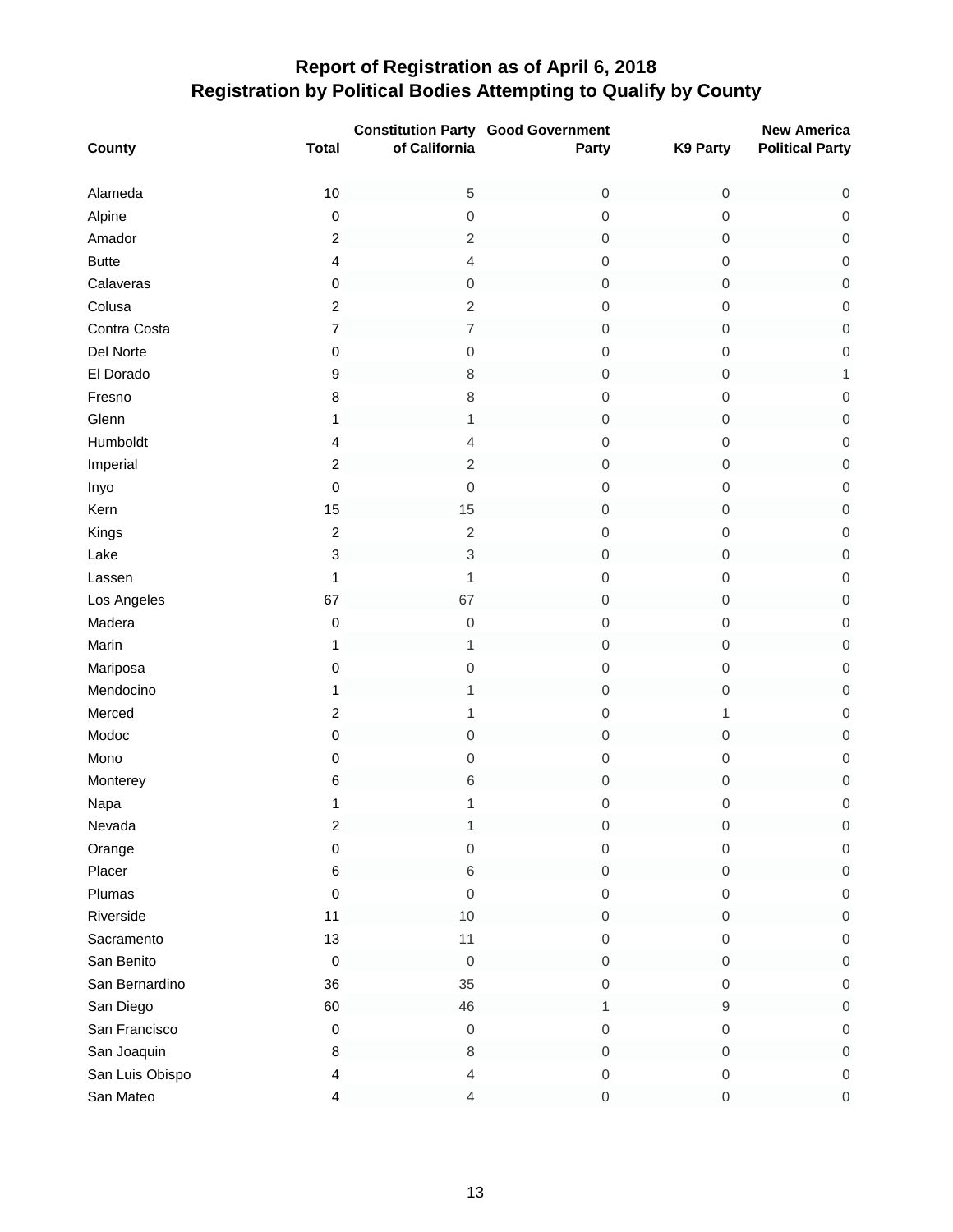| County          | The Humane Party<br>of California |
|-----------------|-----------------------------------|
| Alameda         | 5                                 |
| Alpine          | 0                                 |
| Amador          | 0                                 |
| <b>Butte</b>    | $\overline{0}$                    |
| Calaveras       | $\overline{0}$                    |
| Colusa          | $\overline{0}$                    |
| Contra Costa    | $\overline{0}$                    |
| Del Norte       | $\overline{0}$                    |
| El Dorado       | $\overline{0}$                    |
| Fresno          | 0                                 |
| Glenn           | $\overline{0}$                    |
| Humboldt        | 0                                 |
| Imperial        | $\overline{0}$                    |
| Inyo            | $\overline{0}$                    |
| Kern            | 0                                 |
| Kings           | $\overline{0}$                    |
| Lake            | $\overline{0}$                    |
| Lassen          | 0                                 |
| Los Angeles     | $\overline{0}$                    |
| Madera          | $\overline{0}$                    |
| Marin           | $\overline{0}$                    |
| Mariposa        | 0                                 |
| Mendocino       | 0                                 |
| Merced          | $\overline{0}$                    |
| Modoc           | 0                                 |
| Mono            | $\overline{0}$                    |
| Monterey        | O                                 |
| Napa            | 0                                 |
| Nevada          | 1                                 |
| Orange          | 0                                 |
| Placer          | $\overline{0}$                    |
| Plumas          | $\overline{0}$                    |
| Riverside       | 1                                 |
| Sacramento      | $\overline{2}$                    |
| San Benito      | 0                                 |
| San Bernardino  | 1                                 |
| San Diego       | 4                                 |
| San Francisco   | 0                                 |
| San Joaquin     | 0                                 |
| San Luis Obispo | 0                                 |
| San Mateo       | 0                                 |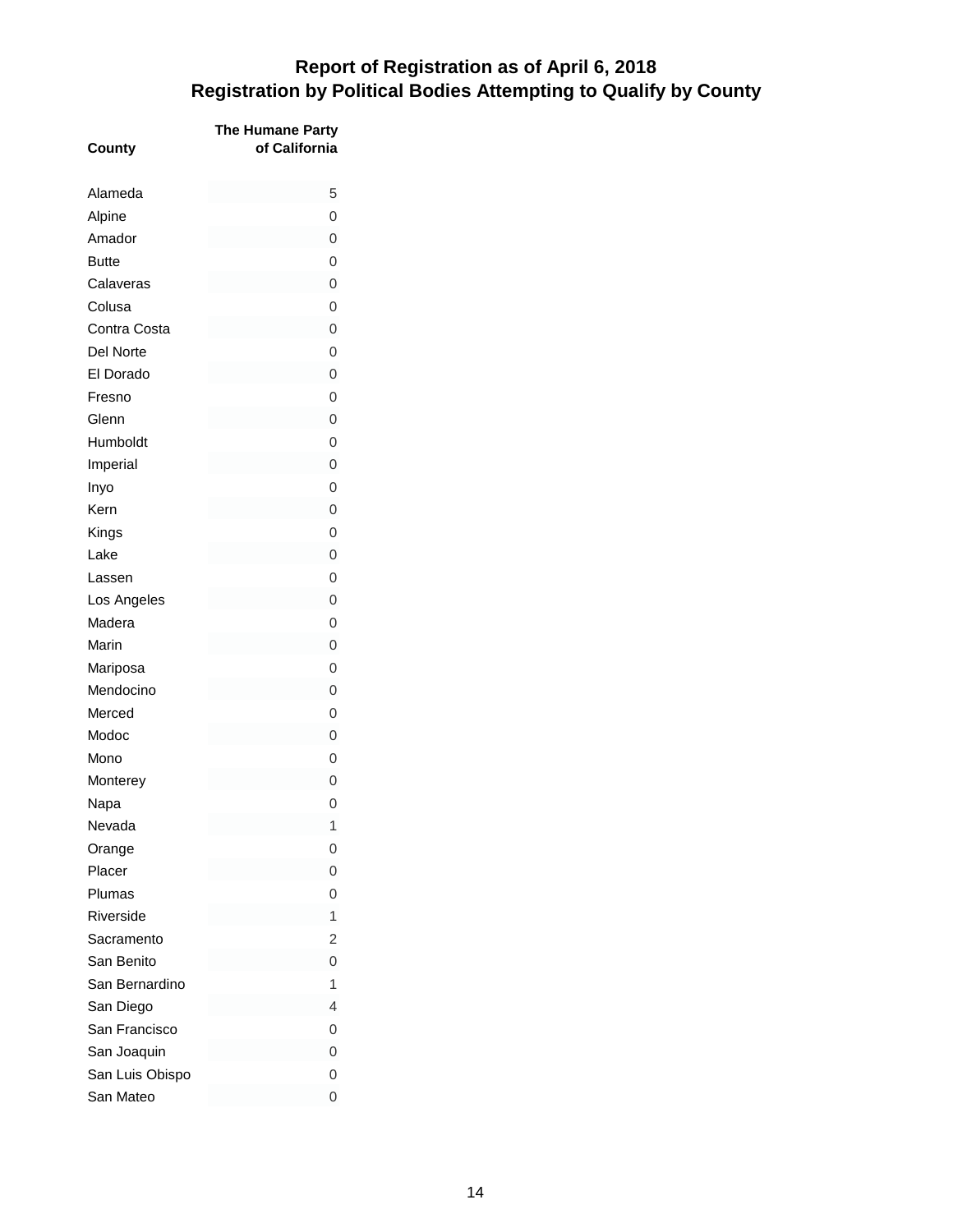|                    |              | of California  | <b>Constitution Party Good Government</b> |          | <b>New America</b>      |
|--------------------|--------------|----------------|-------------------------------------------|----------|-------------------------|
| County             | <b>Total</b> |                | Party                                     | K9 Party | <b>Political Party</b>  |
| Santa Barbara      | 2            | 2              | Ω                                         | 0        | 0                       |
| Santa Clara        | 9            | 4              | $\mathbf 0$                               | 0        | $\mathbf 0$             |
| Santa Cruz         |              |                | 0                                         | 0        | 0                       |
| Shasta             | 0            | 0              | 0                                         | 0        | 0                       |
| Sierra             | 0            | 0              | 0                                         | 0        | 0                       |
| Siskiyou           |              |                | $\Omega$                                  | 0        | 0                       |
| Solano             |              |                | 0                                         | 0        | 0                       |
| Sonoma             | 2            | $\overline{2}$ | $\Omega$                                  | 0        | 0                       |
| Stanislaus         | 19           | 14             | U                                         | 0        | 0                       |
| Sutter             | 0            | $\Omega$       | $\Omega$                                  | 0        | 0                       |
| Tehama             |              |                | U                                         | $\Omega$ | 0                       |
| Trinity            | $\Omega$     | $\Omega$       | $\Omega$                                  | $\Omega$ | 0                       |
| Tulare             | 4            | 4              | 0                                         | $\Omega$ | 0                       |
| Tuolumne           | 0            | $\Omega$       | $\Omega$                                  | $\Omega$ | 0                       |
| Ventura            | 10           |                | 0                                         | 0        | $\overline{c}$          |
| Yolo               | 3            | 3              | $\Omega$                                  | 0        | 0                       |
| Yuba               | 0            | 0              |                                           | 0        | 0                       |
| <b>State Total</b> | 350          | 312            |                                           | 10       | $\overline{\mathbf{2}}$ |